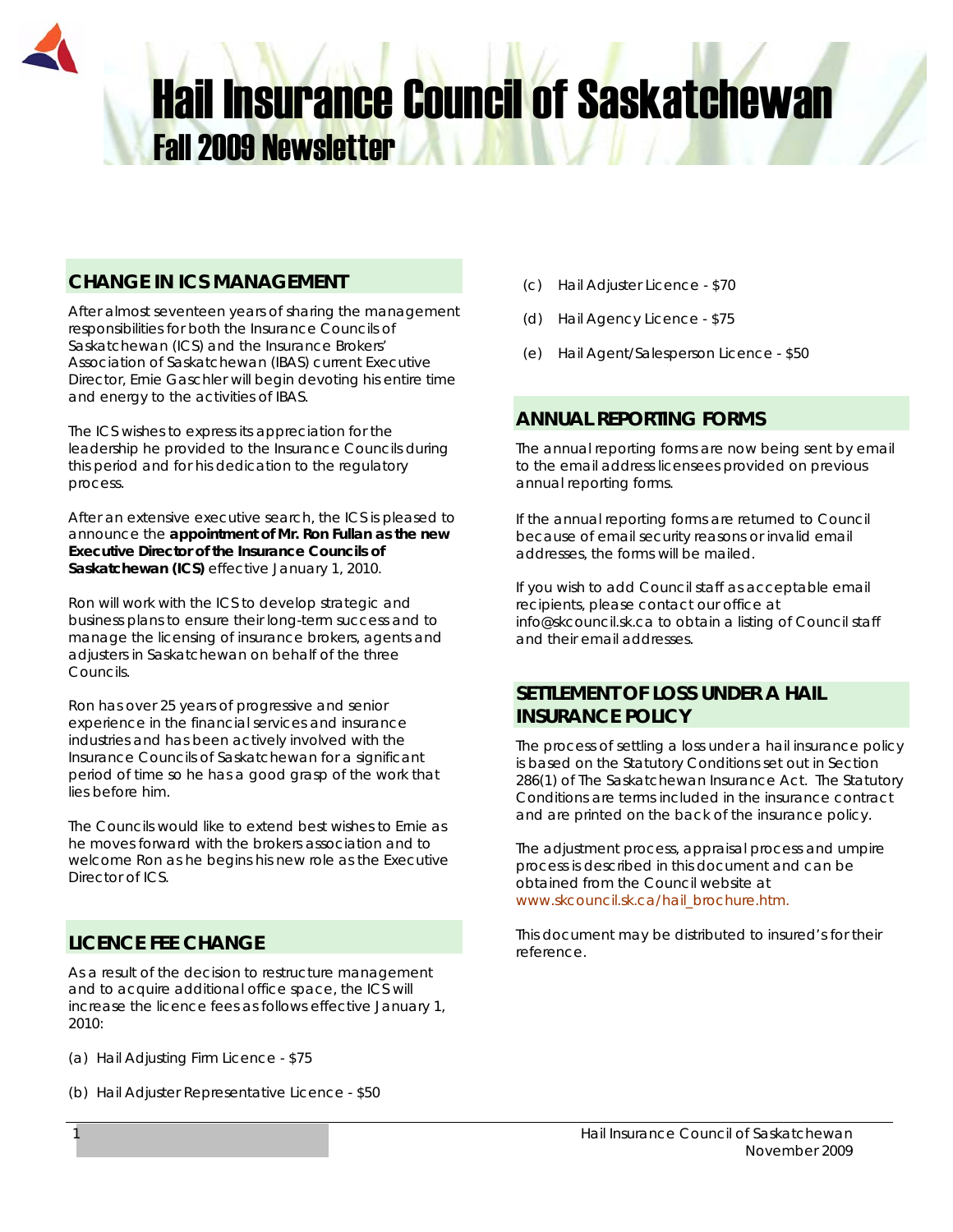

## **COUNCIL WEBSITE**

The Council website provides a licence search function for industry and public use.

The site can be used to confirm the status of a licence or to determine if the licence has been renewed.

The bylaws, schedules, licence forms and other information are also available.

Visit www.skcouncil.sk.ca.

## **DISCIPLINARY SECTION**

Please note this particular link provides information on *Council's Disciplinary Decisions* from June 2006 to present. For information regarding disciplinary decisions made prior to June 2006, please refer to the previously published Council Bulletins posted on the website under *Bulletins.*

Any licensee who uses disciplinary decisions to discredit another licensee or any other person may be guilty of misconduct.

#### **Trina Fay Barber and Carnduff Agencies Inc.**

Trina Fay Barber (Barber) of Carnduff SK representing Carnduff Agencies Inc. on March 11, 2009 entered into a Consensual Agreement and Undertaking (The Agreement) with the Complaints and Investigation Committee of the General Insurance Council of Saskatchewan.

Barber and Carnduff Agencies Inc., in the Agreement acknowledged, that between July 1, 2007 and July 2, 2008 Barber was permitted to act as a salesperson representing Carnduff Agencies Inc. During this period Barber did not hold an All Classes other than Life insurance salesperson's licence.

Barber and Carnduff Agencies Inc. agreed to pay Council's investigation costs in the amount of \$400 and to each pay a fine of \$500 for the contravention of *The Saskatchewan Insurance Act* and the General Insurance Council Bylaws. The total fines and costs paid were \$1,400.

#### **Ronald Joseph Blouin**

Ronald Joseph Blouin (Blouin) of Fort Qu'Appelle SK representing The Manufacturers Life Insurance Company on March 23, 2009 entered into a Consensual Agreement and Undertaking (The Agreement) with the Complaint and investigation Committee of the Life Insurance Council of Saskatchewan.

Blouin, in the Agreement, acknowledged that he failed to maintain a valid policy of errors and omissions insurance and failed to immediately notify Council of the cancellation and/or non-renewal of his errors and omissions insurance policy.

Blouin agreed to accept a 30 day suspension of his licence for the period March 23, 2009 to April 22, 2009 and pay Council's investigation costs in the amount of \$200.

#### **Richard Scott Da Silva**

Richard Scott Da Silva of Toronto ON representing ACE INA Life Insurance on July 16, 2008 entered into a Consensual Agreement and Undertaking (The Agreement) with the Complaints and Investigation Committee of the Life Insurance Council of Saskatchewan.

Da Silva, in the Agreement, acknowledged that he failed to maintain a valid policy of errors and omissions insurance and failed to immediately notify Council of the cancellation and/or non-renewal of his errors and omissions insurance policy.

Da Silva agreed to accept a 30 day suspension of his licence for the period August 1, 2008 to August 30, 2008.

#### **Glen Raymond Fisher**

Glen Raymond Fisher (Fisher) of Regina SK representing The Standard Life Insurance Company and the Cooperators Life Insurance Company was found to have contravened;

1. Life Insurance Council Bylaw 8 s. (1), (a) when; Fisher provided two emails to his client's lawyer, both of which contained erroneous information. He represented the clients assets included four life insurance policies on his client's life with total death benefit of \$1,025,000 and that cash values in the policies was minimal and was being used to pay premiums. Fisher was aware this was erroneous as at that time three of the four policies had lapsed and only \$25,000 worth of insurance was in place.

 A second communication to the lawyer was a beneficiary list sent that indicated there were four policies on the client's life when at the time three of them had lapsed. Also one policy was inaccurately portrayed as worth \$50,000, when in fact it was worth \$25,000. Fisher was aware this was erroneous.

 The Discipline Committee determined Fisher's conduct of providing inaccurate information to a lawyer, who he knew was preparing a will for his client, was disgraceful and dishonourable and clearly harmed the standing of licensees in the insurance industry.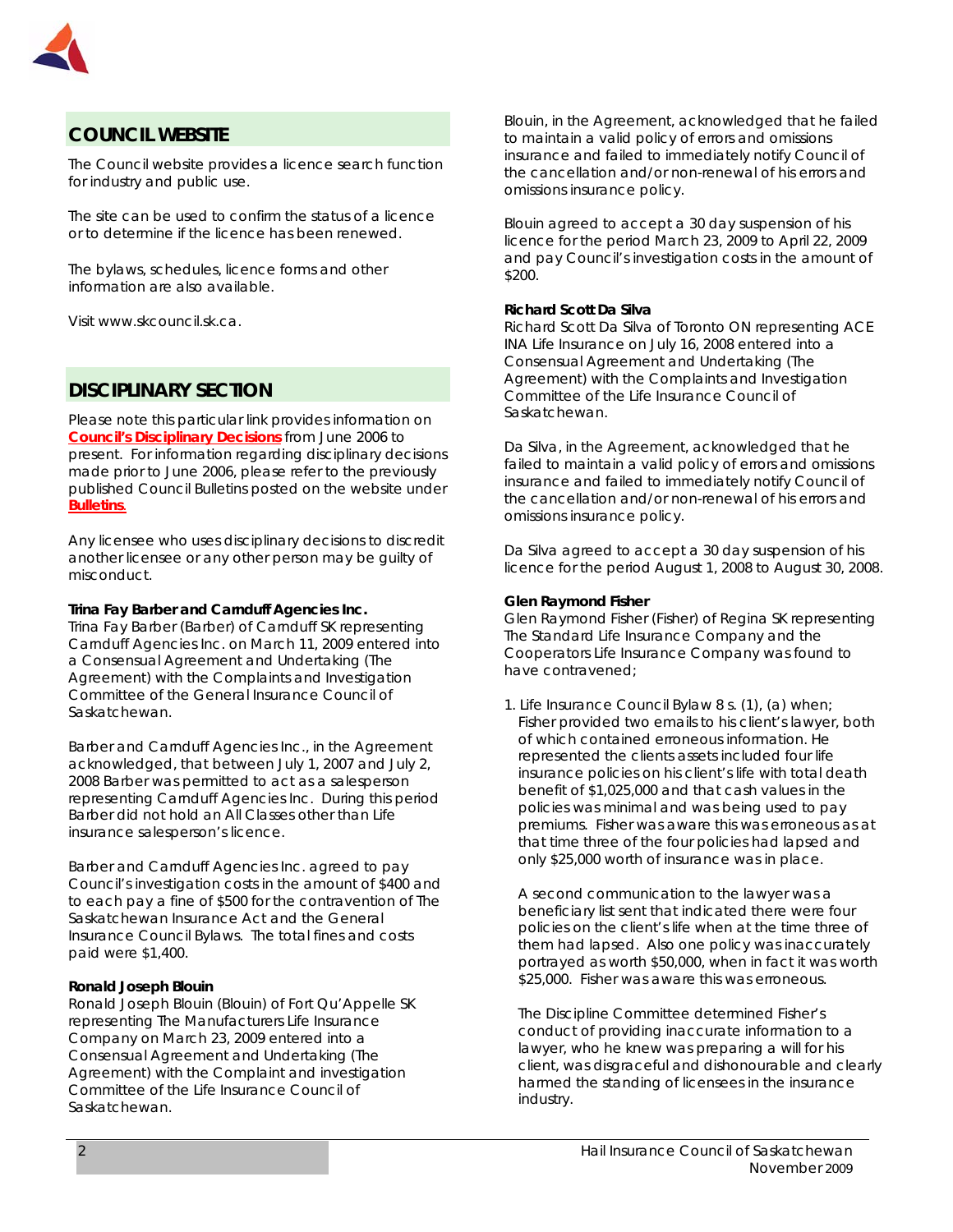

 The Committee ordered that pursuant to Life Insurance Council Bylaw 10 s. 2:

- (a) Glen Raymond Fisher's licences be suspended for three (3) months (pursuant to Bylaw 10 s.  $2(1)(b)$ );
- (b) Glen Raymond Fisher pay to the Life Insurance Council prior to reinstatement a fine in the amount of \$2,500.00 (pursuant to Bylaw 10 s.  $2(1)(c)$ ;
- (c) Glen Raymond Fisher pay to the Life Insurance Council prior to reinstatement costs in the amount of \$2,920.00 representing the costs of the investigation and Disciplinary Hearing (pursuant to Bylaw 10 s. 2(1)(d));
- (d) Glen Raymond Fisher successfully complete at his own expense and prior to reinstatement an "Ethics" course approved by the Life Insurance Council (pursuant to Bylaw 10 s.  $2(1)(q)(iii)$ ; and
- (e) Glen Raymond Fisher's licences will be suspended for three (3) months and will remain suspended until full compliance with paragraphs (b), (c) and (d) above.
- 2. Life Insurance Council Bylaw 8 s. (2), (c) when; Fisher provided false and misleading information on two occasions in the course of servicing his insurance business with his client. The information was the communications to the client's lawyer. Fisher's client had requested that he provide details of her insurance policies to her lawyer.

 The Disciplinary Hearing Committee determined that Fisher provided false and/or misleading communications in the course of servicing Insured's insurance business.

 The Committee orders that pursuant to Life Insurance Council Bylaw 10, s. 2:

- (a) Glen Raymond Fisher's licences be suspended for three (3) months (pursuant to Bylaw 10 s.  $2(1)(b)$ ;
- (b) Glen Raymond Fisher pay to the Life Insurance Council prior to reinstatement a fine in the amount of \$2,500.00 (pursuant to Bylaw 10 s.  $2(1)(c)$ ;
- (c) Glen Raymond Fisher pay to the Life Insurance Council prior to reinstatement costs in the amount of \$2,920.00 representing the costs of the investigation and Disciplinary Hearing (pursuant to Bylaw 10 s.  $2(1)(d)$ );
- (d) Glen Raymond Fisher successfully complete at his own expense and prior to reinstatement an "Ethics" course approved by the Life Insurance Council (pursuant to Bylaw 10 s.  $2(1)(g)(iii)$ ; and
- (e) Glen Raymond Fisher's licences will be suspended for three (3) months and will remain suspended until full compliance with paragraphs (b), (c) and (d) above.

The suspensions imposed in charge 1 and 2 are to run concurrently and successful completion of one Ethics course is sufficient to satisfy both decisions.

The fines totaled \$5,000 and costs totaled \$5,840.

Fisher's licence(s) were suspended April 24, 2009.

#### **Harry Douglas Homenick and H. Douglas Homenick Insurance Agency Ltd.**

H. Douglas Homenick Insurance Agency Ltd. and Harry Douglas Homenick of Winnipeg MB representing The Manufacturers Life Insurance Company on November 4, 2008 entered into a Consensual Agreement and Undertaking (The Agreement) with the Complaints and Investigation Committee of the Life Insurance Council of Saskatchewan.

H. Douglas Homenick Insurance Agency Ltd. and Harry Douglas Homenick, in the Agreement, acknowledged they failed to notify Council within 30 days of regulatory proceedings that were initiated against them by the Manitoba Insurance Council, and they failed to disclose on their annual licence report(s) to Council the regulatory proceedings or penalty imposed upon them by the Manitoba Insurance Council.

H. Douglas Homenick Insurance Agency Ltd. and Harry Douglas Homenick agreed to pay Council's investigation costs in the amount of \$300 and to pay a fine of \$250 for each failure to disclose the regulatory proceedings against them. The total fine to be paid was \$500.

**Bradley Gerald Kinchen** (Kinchen) a hail agent sponsored by Wray Agencies Ltd. was found to have contravened three sections of The Hail Insurance Council Bylaws.

 A Discipline Committee of the Hail Insurance Council on May 19, 2009 determined the following:

1. That contrary to Bylaw 8, Section 1, subsection (a), Kinchen failed to act in the best interests of DL and/or Wray Agencies Ltd. and/or Palliser Insurance Company Limited when:

On July 11, 2008 Kinchen took an application for hail insurance from DL and received payment from DL in the amount of \$580. Kinchen did not submit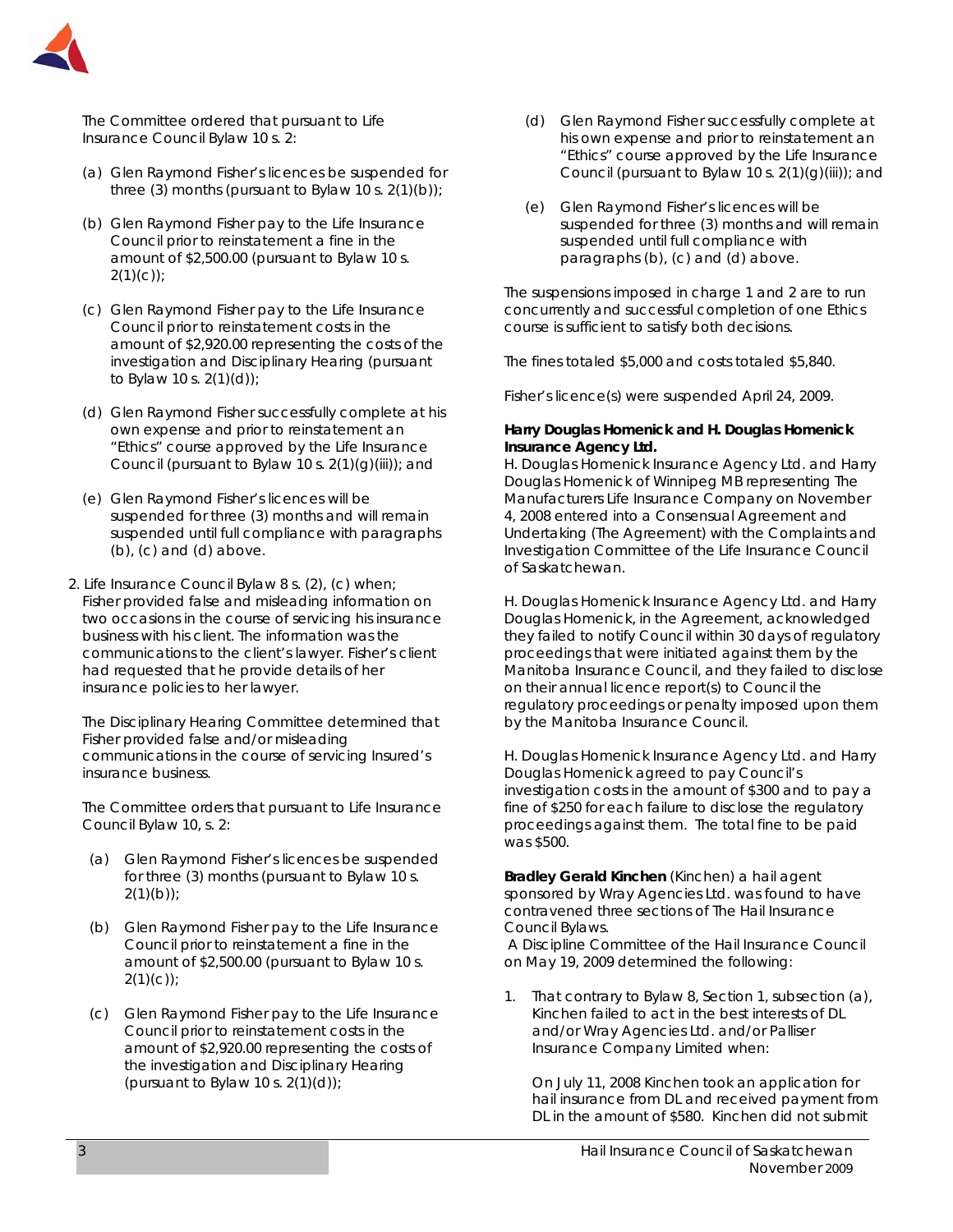

the application or payment for the insurance to Wray Agencies Ltd.

DL trusted Kinchen to place the hail insurance for which he had applied and paid for. Even when DL contacted Kinchen he still took no action to correct a problem that he had to know existed. This is a most fundamental breach of the duty owed to a consumer by an agent.

When a licensee violates the trust of a consumer all licensees are, to a degree, tarnished.

2. That contrary to Bylaw 8, Section 2, subsection (k), Kinchen failed to carry out the lawful instructions of DL when:

Kinchen was contacted by DL on or about August 1, 2008 and asked why he had not received his hail insurance policy Kinchen told him he would look after it but Kinchen never did.

The evidence shows Kinchen failed to place the application with Wray Agencies Ltd. and/or Palliser Insurance Company. When DL made him aware of what may have been an omission on Kinchen's part, Kinchen did nothing to correct the problem. Kinchen's inaction forced DL to seek outside assistance to confirm he had insurance coverage in place. Kinchen failed to carry out DL's lawful direction.

3. That contrary to Bylaw 8, Section 2, subsection (b), Kinchen demonstrated an unsuitability and untrustworthiness to act as a licensee when:

Kinchen failed to pay to Wray Agencies Ltd. the premium Kinchen received from DL in the amount of \$580. The premium was paid to Kinchen in trust and he was obligated to pay the premium over to Wray Agencies Ltd.

The intentions of Kinchen at the time he took the application and premium payment can not be known with any degree of certainty, however, what is known is that when he was contacted by DL he promised to take care of it but never did. This is a demonstrated unsuitability and untrustworthiness to act as a licensee.

The Discipline Committee ordered that for each contravention of Council Bylaws the following concurrent penalties were to be imposed upon Kinchen:

- 1. Kinchen's license be cancelled;
- 2. Kinchen pay hearing costs in the amount of \$950;
- 3. Kinchen pay investigation costs in the amount of \$2,420; and
- 4. Kinchen pay a fine of \$500.

#### **Lance James Emil LaCroix**

Lance James Emil LaCroix of Wakaw SK representing The Canada Life Assurance Company of Canada on January 30, 2009 entered into a Consensual Agreement and Undertaking (The Agreement) with the Complaints and Investigation Committee of the Life Insurance Council of Saskatchewan.

LaCroix in the Agreement acknowledged that he on two separate occasions failed to maintain a valid policy of errors and omissions insurance and failed to immediately notify Council of the cancellation and/or non-renewal of his errors and omissions insurance policy.

LaCroix agreed to accept a 90 day suspension of his licence for the period January 30, 2009 to April 30, 2009 and pay Council's investigation costs in the amount of \$400.

#### **Craig Stephen McCrystal**

Craig Stephen McCrystal of Regina SK representing The Equitable Life Insurance Company of Canada on April 21, 2008 entered into a Consensual Agreement and Undertaking (The Agreement) with the Complaints and Investigation Committee of the Life Insurance Council of Saskatchewan.

McCrystal, in the Agreement, acknowledged that he failed to maintain a valid policy of errors and omissions insurance and failed to immediately notify Council of the cancellation and/or non-renewal of his errors and omissions insurance policy.

McCrystal agreed to accept a 30 day suspension of his licence for the period April 21, 2008 to May 21, 2008.

#### **Cheryl Ann McLean**

Cheryl Ann McLean of Regina SK representing American Income Life Insurance Company on April 29, 2008 entered into a Consensual Agreement and Undertaking (The Agreement) with the Complaints and Investigation Committee of the Life Insurance Council of Saskatchewan.

McLean, in the Agreement, acknowledged that she failed to maintain a valid policy of errors and omissions insurance and failed to immediately notify Council of the cancellation and/or non-renewal of her errors and omissions insurance policy.

McLean agreed to accept a 30 day suspension of her licence for the period April 30, 2008 to May 30, 2008.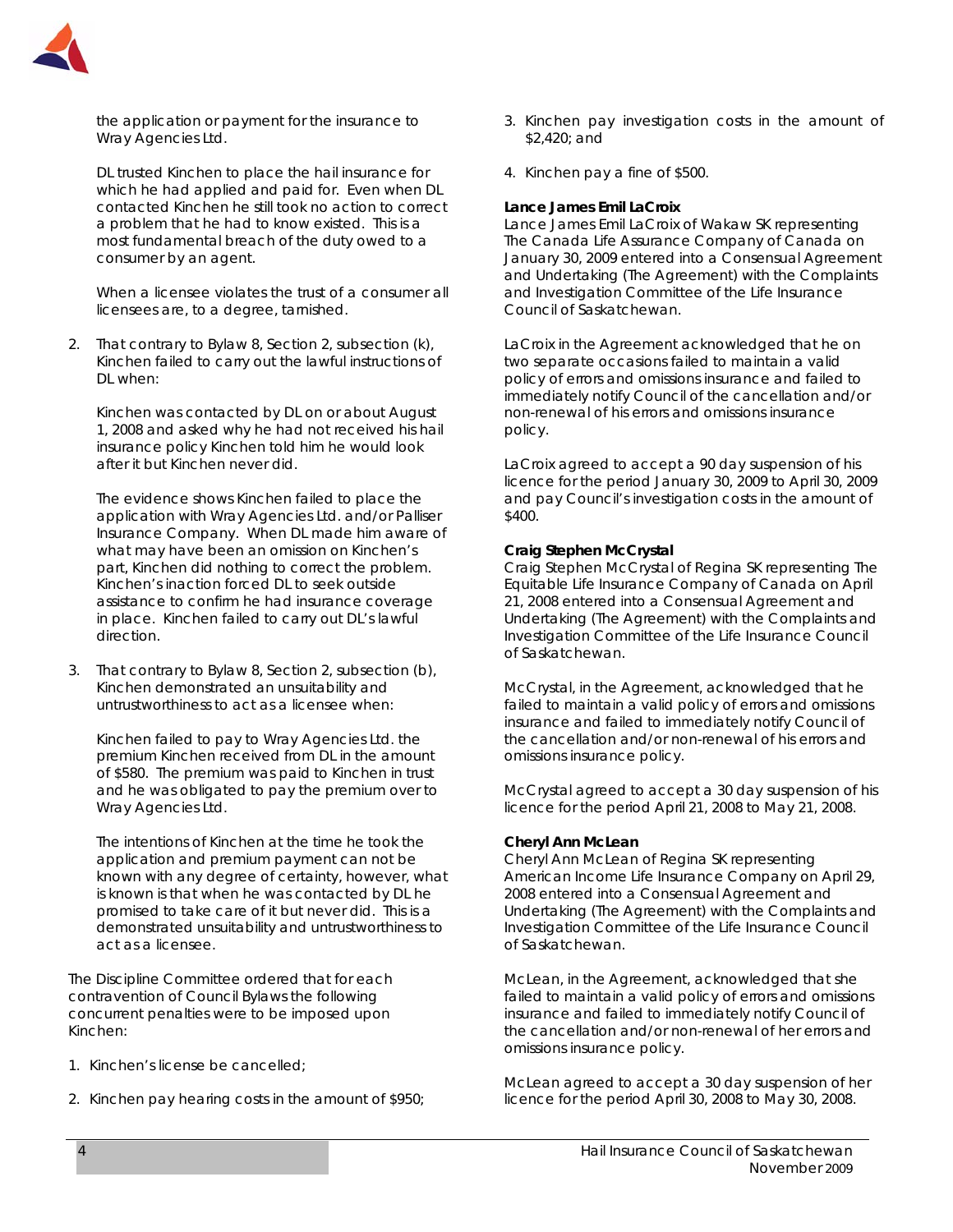

#### **Kevin Richard Scott Peyson**

Kevin Richard Scott Peyson of Regina SK representing RBC Life Insurance Company on November 19, 2008 entered into a Consensual Agreement and Undertaking (The Agreement) with the Complaints and Investigation Committee of the Life Insurance Council of Saskatchewan.

Peyson, in the Agreement, acknowledged that he failed to maintain a valid policy of errors and omissions insurance and failed to immediately notify Council of the cancellation and/or non-renewal of his errors and omissions insurance policy.

Peyson agreed to accept a fine in lieu of a licence suspension. The fine he paid was in the amount of \$1,200 and was based on \$200 for each week that he had failed to maintain his errors and omissions insurance.

#### **Kenneth Lorne Percival**

Kenneth Lorne Percival (Percival) of Deloraine MB representing Co-operative Hail Insurance Company, on March 4, 2009 entered into a Consensual Agreement and Undertaking (The Agreement) with the Complaints and Investigation Committee of the Hail Insurance Council of Saskatchewan.

Percival, in the Agreement, acknowledged that he allowed his Saskatchewan Hail Adjuster licence to lapse on July 2, 2008 and while it was lapsed, adjusted 17 hail insurance claims.

Percival agreed to pay a fine in the amount of \$162 and pay Council's investigation costs in the amount of \$220.

**Gregory Kenning Schierbeck** sponsored by Sun life Assurance Company of Canada entered into a Consensual Agreement and Undertaking with the Life Insurance Council wherein he agreed that:

He contravened Section 416 of *The Saskatchewan Insurance Act* (The Act) and Council Bylaw 8, Section 2, (g), when:

- 1. He did, between October, 2006 and September, 2007, sell five (5) life insurance policies to four (4) Saskatchewan residents;
- 2. The five (5) life policies were issued by Sun Life Assurance Company of Canada (Sun life); and
- 3. At all relevant dates he did not hold an existing insurance licence under The Act that would permit him to act as a life insurance agent in Saskatchewan. And further agreed:

To pay a fine in the amount of \$500 for each of the five (5) life insurance policies he sold in Saskatchewan while he was unlicensed; and

Reimburse Council's investigation costs in the amount of \$250.

**Marcy Dawn Vizina** who was not at the time sponsored by an agency, entered into a Consensual Agreement and Undertaking with the General Insurance Council wherein she agreed that she did:

Contrary to Bylaw 8, Section 1, (a) and (b) of the General Insurance Council of Saskatchewan (Council) Vizina did engage in conduct that was:

- 1. Contrary to the best interests of the consumer and licensees when:
	- a. She did, in an email dated August 6, 2009, recommend to several persons whom she considered to be friends that they cancel their insurance with her former employer; and
	- b. She did, in the same email, allege that a licensee knew nothing about insurance.

**Vizina** further agreed to:

- 1. Not to engage in any further communications that may injure the reputation of another licensee or cause a consumer to take action that may not be in their best interest; and
- 2. To reimburse Council's investigation costs in the amount of \$220 prior to the reinstatement of her insurance licence that is currently suspended.